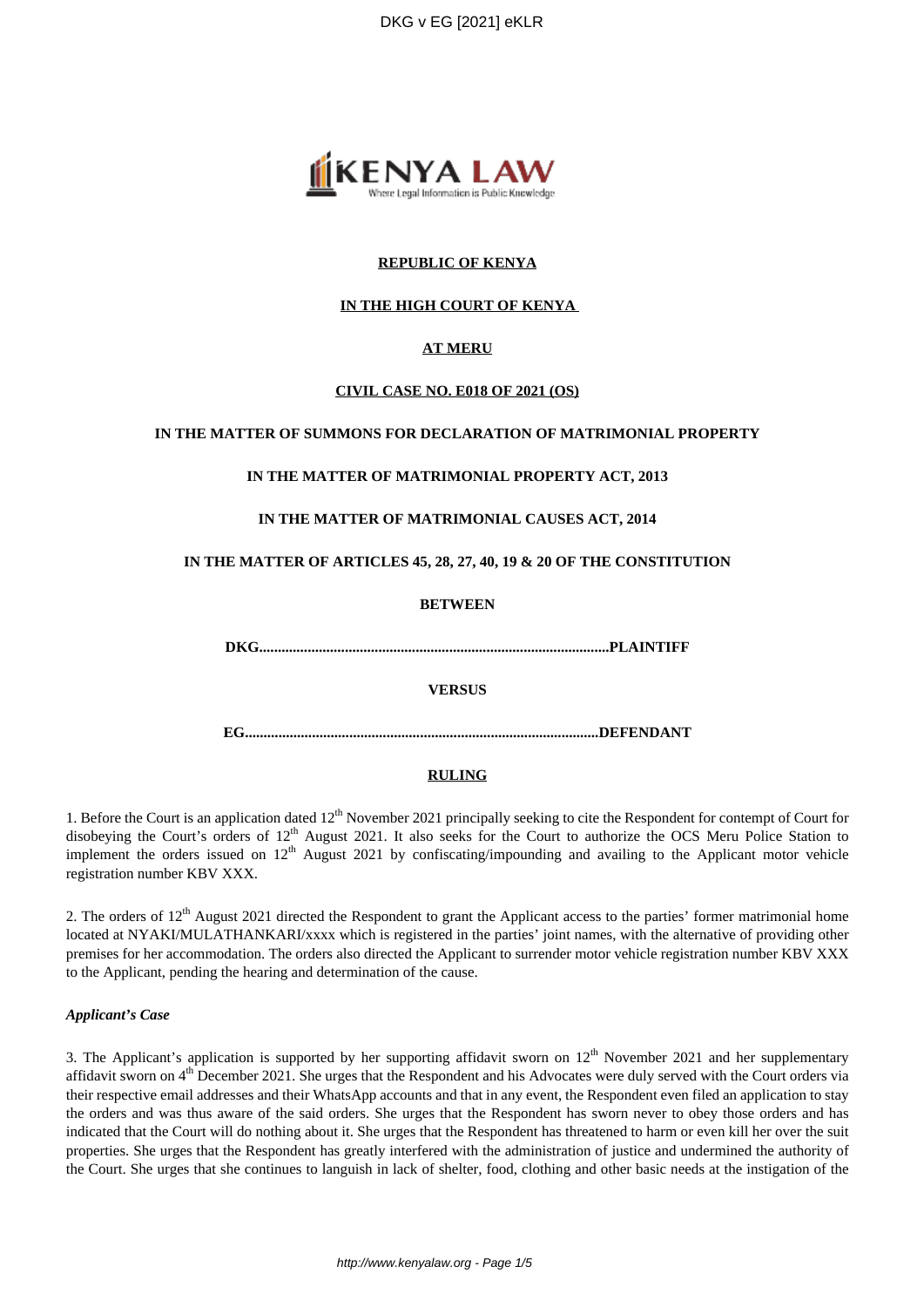# DKG v EG [2021] eKLR

Respondent despite the fact that they jointly acquired the matrimonial properties.

4. In her supplementary affidavit, she urges that the Respondent whom she was married to for over 30 years can be very cunning and conniving so as to avoid doing what he doesn't want to do. She urges that it was just in September 2021 when the Respondent passionately submitted to the Court that he still uses motor vehicle registration number KBV XXX to take the children to school and that this renders the contents of paragraphs 6, 7, 8 and 9 of his replying affidavit false. She urges that even if such an accident indeed occurred, the same occurred in May 2020, long before the instant suit was instituted and that the police abstract attached shows that the vehicle was comprehensively insured and the repairs therefore ought to have been taken care of by the insurer.

5. She urges that her Advocate has tried to reach out to the Respondent's Advocate for out of court talks but he was informed that the Respondent wanted nothing to do with it. She urges that the alleged letter written to her Advocates purportedly communicating willingness to offer an alternative vehicle was tailor made by the Respondent so as to get a response to the application as it was served upon her Advocate on 2<sup>nd</sup> December 2021 at 3:33 p.m, four (4) days after the suit application came for hearing. She urges that while the Respondent in his replying affidavit claims that the vehicle is in a garage in Meru, the aforesaid letter indicates that the vehicle is in a garage in Nairobi. She urges that if the Respondent's averments are true, he did not have to conceal this information from the Court until the Applicant was forced to cite him for contempt of Court.

6. She urges that her Advocate called the Respondent's Advocate to have the matter resolved amicably but the Respondent has refused to allow the same. She urges that her Advocate also called the Respondent's Advocate over the issue of conducting inspection on the suit property and they agreed that it was impossible for the Respondent to coexist with her in the same home and they at some point talked about the alternative of paying a rental for her and her Advocate proposed a figure of Ksh 50,000/= per month which information the Respondent's Advocate was to share with the Respondent.

7. She urges that in order to circumvent the wheels of justice, the Respondent filed Nairobi HCCOM No. E858 of 2021 while this suit and HCCC No. E023 of 2021 are still pending in Court.

8. During hearing, Counsel for the Applicant made oral submissions to highlight the above.

### *Respondent's Case*

9. The Respondent filed a replying affidavit sworn on 3rd December 2021. He urges that he has never refused to hand over motor vehicle registration number KBV XXX to the Applicant but that there is an engine mechanical problem which is attributed to a previous accident which occurred on  $7<sup>th</sup>$  May 2020. He urges that he has been in communication with the Applicant who is aware of the mechanical problem and that the vehicle requires a full engine overhaul among other repairs estimated at a cost of Ksh 630,000/=. He urges that for over 3 months, he has not used the car as it was towed to Katsastus Kenya Garage where it is awaiting repairs and that he has been making effort to look for money to conduct the repairs. He urges that he has written to the Applicant's Advocates indicating his willingness to look for an alternative car for the Applicant to use in the meantime. He denies being aware of the WhatsApp communication forwarding to him the orders.

10. He urges that the parties' Advocates have never agreed on a mutual date to conduct inspection of the suit property for purposes of determining the feasibility of an order granting the parties joint possession and access. He thus urges that the order for provision of alternative accommodation to the Applicant has not taken effect because the same was preconditioned on the inspection exercise. He urges that the Applicant has not provided any evidence as to whether her Advocate attempted to reach out to his Advocate for purposes of agreeing on the inspection. He urges that the instant application is intended to settle a personal vendetta that the Applicant seems to have had with him over the years. She urges that the Applicant wants him to be committed to civil jail so that she can have custody of their adopted children who she allegedly abandoned when she walked out of their matrimonial home.

#### *Determination*

11. The main issue for determination in this application is on the question of whether the Respondent is in breach of court orders issued herein on 12<sup>th</sup> August 2021 and what orders the Court should make upon a finding of contempt on his part.

12. The High Court in the case of *Samuel M. N. Mweru & Others v National Land Commission & 2 others* [2020] eKLR discussed the applicable law on contempt of court as follows: -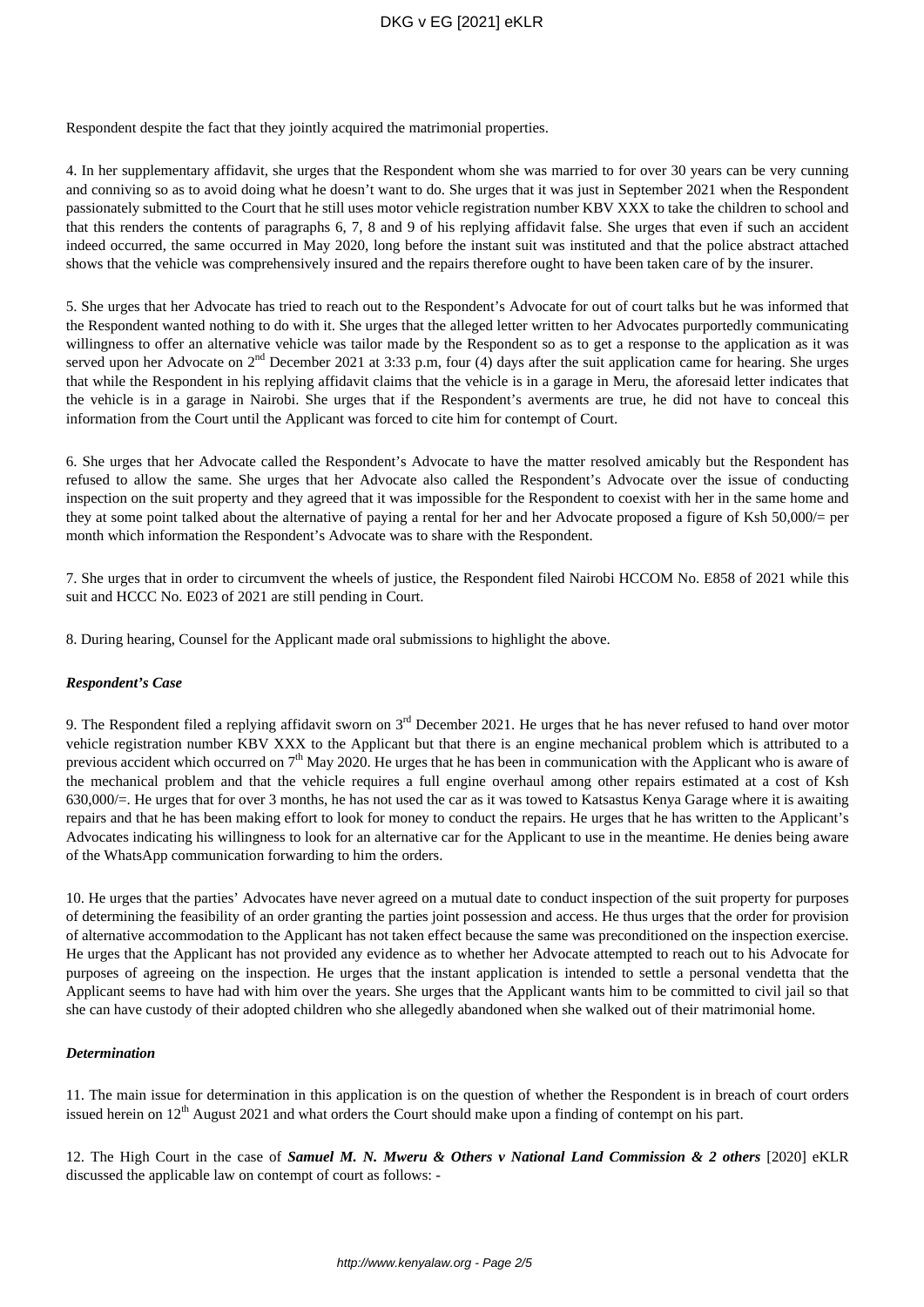# DKG v EG [2021] eKLR

*"It is an established principle of law that in order to succeed in civil contempt proceedings, the applicant has to prove (i) The terms of the order, (ii) Knowledge of these terms by the Respondent, (iii) Failure by the Respondent to comply with the terms of the order."*

13. The court in the aforementioned case proceeded to quote with approval the learned authors of the book; *Contempt in Modern New Zealand* thus: -

*"There are essentially four elements that must be proved to make the case for civil contempt. The applicant must prove to the required standard (in civil contempt cases which is higher than civil cases) that: -*

*a) The terms of the order (or injunction or undertaking) were clear and unambiguous and were binding on the defendant;*

### *b) The defendant had knowledge of or proper notice of the terms of the order;*

*c) The defendant has acted in breach of the terms of the order;*

### *d) The defendant's conduct was deliberate."*

14. The standard of proof in contempt of Court applications is higher than that of balance of probabilities but lower than that of beyond reasonable doubt. This was discussed in the *locus classicus* of *Mutitika vs Baharini Farm,* Civil Application No. NAI 24 of 1985 (1985) eKLR.

### *Terms of the Order*

15. On 12<sup>th</sup> August 2021, the Court delivered its Ruling on an Application by the Applicant and issued among others, the following orders: -

*i) That in order to ensure safety of parties, the Advocates of the respective parties are hereby directed to mutually agree on a date when they will inspect the premises at NYAKI/MULATHANKARI/xxxx for purposes of determining the suitability of an order granting the Applicant access to the property while the Defendant continues to reside thereon.*

*ii) That in the event the inspection at i) above reveals that the premises are not conducive for the return of the Applicant, the Defendant shall provide the Applicant with alternative residential area pending the hearing and determination of the suit.*

*iii) That parties to appear in Court after fourteen (14) days for mention for further orders based on findings of the inspection at i) above and the alternative arrangements as per ii) above.*

### *iv) That the Defendant do release M/V KBV* XXX *to the Applicant for her personal use forthwith pending the hearing and determination of the suit.*

16. To this Court's mind, the above orders are clear and unambiguous. The Court considers that at the time of delivery of the Ruling, the parties' respective Advocates were present and they did not raise any concern on the meaning and implications of the order.

### *Notice of the terms of the Order*

17. This Court has considered that at the time of delivery of the Ruling, both parties were represented in Court and this is indicative of notice upon them of the terms of the order. The Court of Appeal (**Karanja, Mwera & Mwilu JJA**) in *Shimmers Plaza Limited vs National Bank of Kenya Limited* (2015) eKLR held as follows with respect to notice of court orders to litigants who are represented by Counsel: -

*"Would the knowledge of the judgment or order by the advocate of the alleged contemnor suffice for contempt proceedings" We*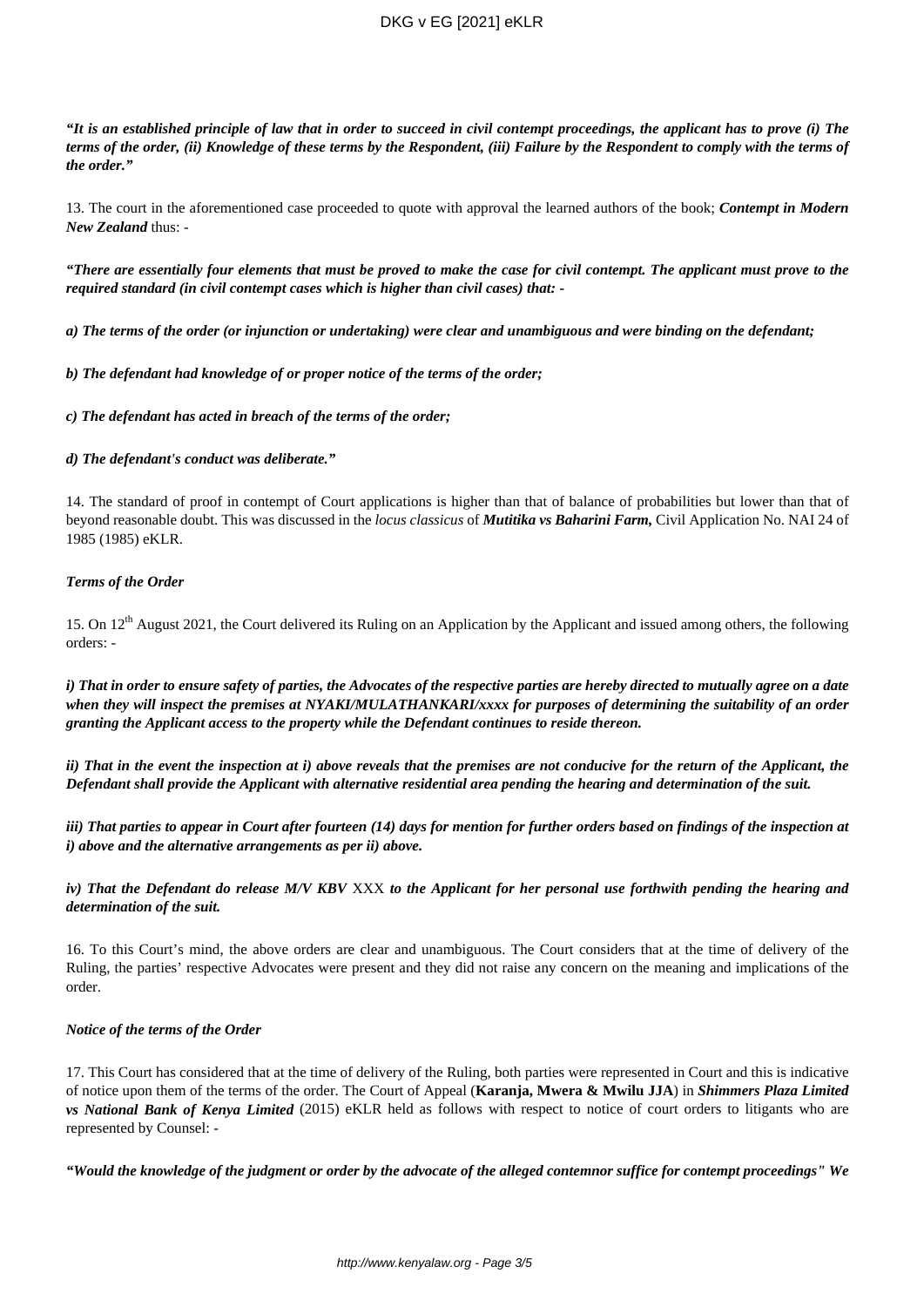*hold the view that it does. This is more so in a case such as this one where the advocate was in Court representing the alleged contemnor and the orders were made in his presence. There is an assumption which is not unfounded, and which in our view is irrefutable to the effect that when an advocate appears in court on instructions of a party, then it behoves him/her to report back to the client all that transpired in court that has a bearing on the client's case."*

18. The Court further considers that shortly after delivery of the Ruling on 12<sup>th</sup> August 2021, the Respondent's Advocate filed an application for stay of execution dated  $17<sup>th</sup>$  August 2021 and this means that the Respondent was aware of the terms of the order in issue. The Court considers that one can only apply to stay that which he has knowledge of.

### *Disobedience of the Order*

19. The Court as seen above ordered for the Respondent to either grant the Applicant access to the suit property with the alternative of provision of other accommodation. The Court also ordered for the surrender of motor vehicle registration number KBV XXX to the Applicant. The Applicant urges that there has been disobedience of the Court orders. The Respondent on the other hand has given an explanation as to why he has not complied with the Court orders.

20. With respect to the surrender of motor vehicle registration number KBV XXX, the Respondent urges that the vehicle has a mechanical problem and it needs an engine overhaul which costs about Ksh 630,000/=. He urges that he has written to the Applicant's Advocate with a proposal to provide an alternative vehicle. The Court considers that the Applicant appears to be untruthful as in his application for stay of  $17<sup>th</sup>$  August 2021, he indicated that he was using the vehicle to take the children to school. It is thus surprising that the Respondent now claims that the vehicle has an engine problem. Without going into the issue of the comprehensive insurance coverage, this Court finds that the Applicant has been untruthful.

21. Concerning the order requiring the Respondent to provide alternative accommodation to the Applicant, the Respondent urges that this was only to be done in the event the parties' Advocates, upon inspection of the suit property found that it was not possible for the two to have joint possession and access. He urges that since the inspection has not been done as yet, he cannot be said to have disobeyed the Court orders. While the Court agrees that the order first required the inspection of the suit property to determine suitability of joint occupation, the Court considers that even before the expiry of 14 days period when parties were expected to appear back in Court to report on the findings of the inspection or the provision of alternative accommodation, the Respondent had already commenced the appeal process and also lodged his application for stay. One of the grounds in support of his application for stay was the assertion that it is not possible for him to stay in the same house as the Applicant because they had irreconcilable differences leading to the dissolution of the marriage and that the Plaintiff was cruel and hostile to him and the children. He also urged that he had no means of providing the Applicant with alternative accommodation and he further urged that the Respondent already has a house in Meru where she has been residing from the time she left the matrimonial home.

22. From the above, this Court considers that Respondent appears to have made up his mind on the issue of joint occupation. He has also expressed his resistance to providing an alternative accommodation. This Court considers that if the Applicant was genuine in his perceived difficulties, he would have long approached the Court to get a legal reprieve as opposed to going quiet and giving conflicting excuses as to why he is unable to comply.

23. The above conduct and facts reveal that the Respondent willfully disobeyed the Court orders.

### *Conclusion*

24. This Court on  $12<sup>th</sup>$  August 2021 ordered for the parties' Advocates to conduct inspection of the suit property to determine suitability of joint occupation by the Applicant and the Respondent. The Court ordered that in the alternative, the Respondent provides the Applicant with alternative premises for her occupation pending the hearing and determination of the case. The Court also ordered the Respondent to release motor vehicle registration number KBV XXX to the Applicant for her use pending the hearing and determination of the case.

25. The Court considers that the terms of the order were clear and unambiguous and further, that both parties were represented by their respective Advocates at the point of delivery of the Ruling. The Respondent, therefore, had full knowledge of the terms of the order and this is further confirmed by the fact that he filed an application for stay of execution, shortly after delivery of the Ruling.